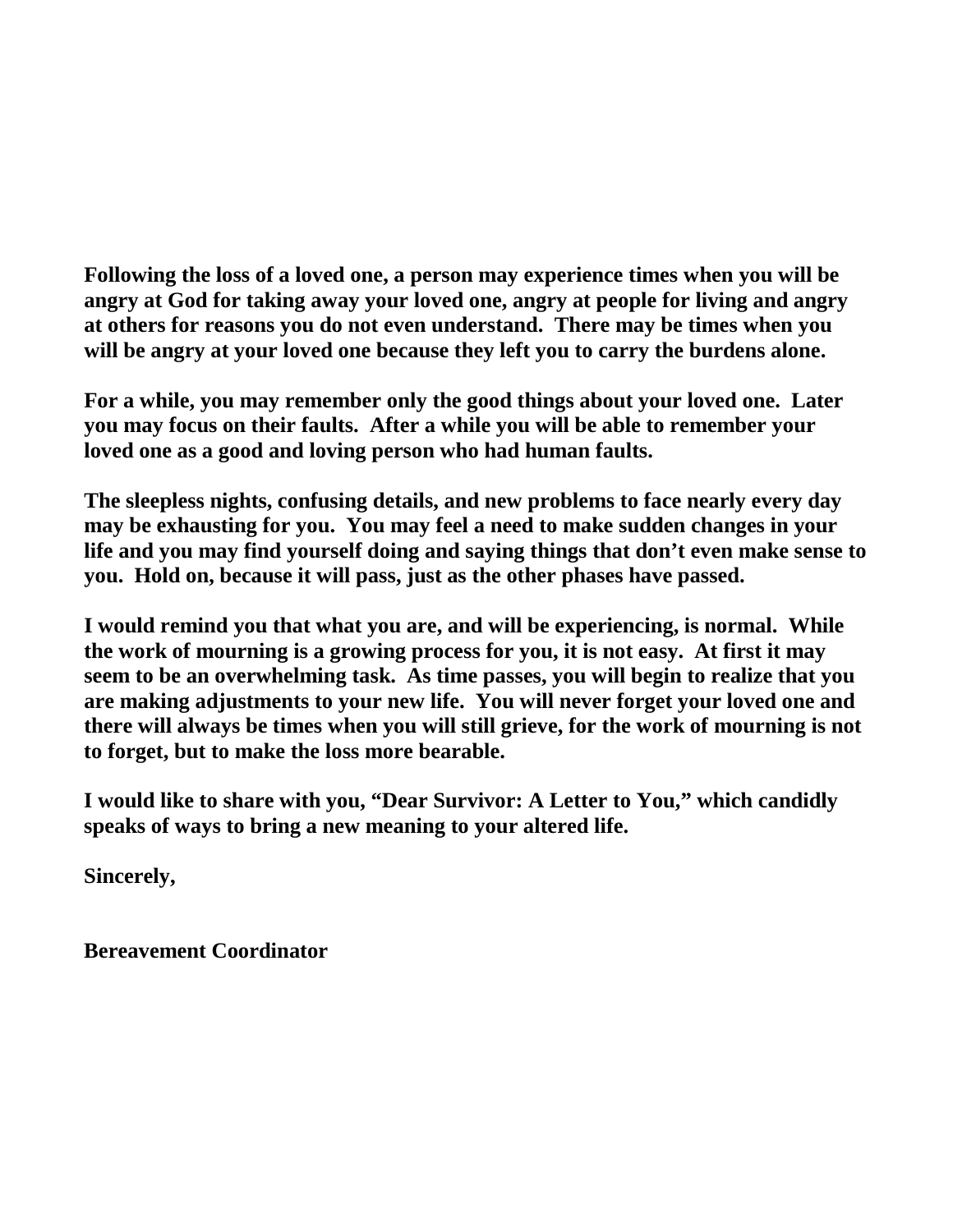## **Dear Survivor: A Letter to You**

From Eleanora "Betsy" Ross – Iowa City, Iowa

It is said that death is a part of life: that it's the other side of birth. I believe that death can also give meaning to life, a meaning that may escape you now while your grief is fresh and raw, but which may someday bring a special quality of peace to your spirit. As terrible as your loss seem now, you will survive it even though that may seem unbelievable right now. Once that happens, you will have touched upon a new and incredible inner strength.

But for now, you may be a mixture of thoughts and feelings. Despair, longing, anger, guilt, frustration, questions and even understanding, tumble over each other, striving for but not quite reaching comprehensible sense and shape. You seek relief – you need to heal. It is a journey, and you must work on it.

And so, cry.

The pain is real, but the tears are healing. Often we must struggle through an emotion to find the relief beyond.

And so, talk.

Talk to each other about you loss and pain. Don't hide or deny real feelings. Tell others that you need them. The more you deny something or address it in silence, the more destructive power it can claim over you.

And so, search.

Over and over, you will ask "Why?" It is a question you must ask. Though you may never find the answer, realize that it is still important to wrestle with the "why" question for a time. Eventually, you will be content to give up the search. When you can willingly let go of the need to question "why?", it will loose its hold over you, but it will take time.